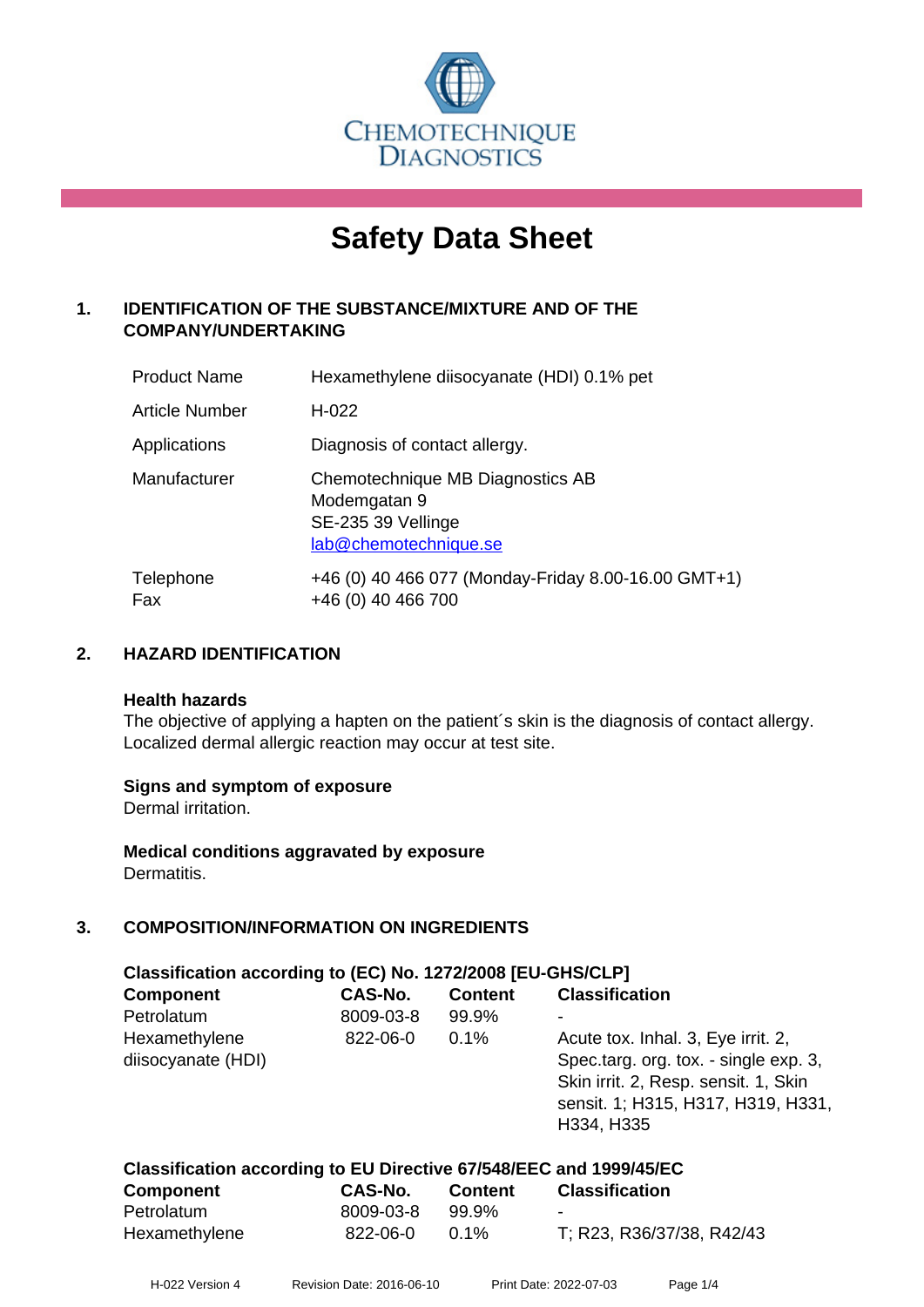diisocyanate (HDI)

# **4. FIRST AID MEASURES**

**Emergency and first aid procedures** Obtain medical attention.

# **5. FIRE-FIGHTING MEASURES\***

# **Suitable extinguish media**

CO2, powder or water spray. Fight larger fires with water spray or alcohol resistant foam.

**For safety reasons unsuitable extinguishing agents** Water with full jet.

**Special protective equipment for fire-fighters** Wear self-contained respiratory protective device. Wear fully protective suit.

\*Data is shown for petrolatum only

# **6. ACCIDENTAL RELEASES MEASURES**

**Steps to be taken if material is released or spilled** Contain and place in a closed container.

# **7. HANDLING AND STORAGE**

**Precautions to be taken in handling and storage** Store dark at 5-8°C. Avoid extended exposure to light. FOR EXTERNAL USE ONLY.

# **8. EXPOSURE CONTROLS/PERSONAL PROTECTION**

**Respiratory protection** Not required.

**Ventilation** Local exhaust.

# **Protective gloves**

Disposal gloves.

**Eye protection**

Not required with normal use.

# **Work/Hygienic practices**

Wash hands after each use.

# **9. PHYSICAL AND CHEMICAL PROPERTIES**

Odour **Odourless** 

Appearance Ivory White Semi-solid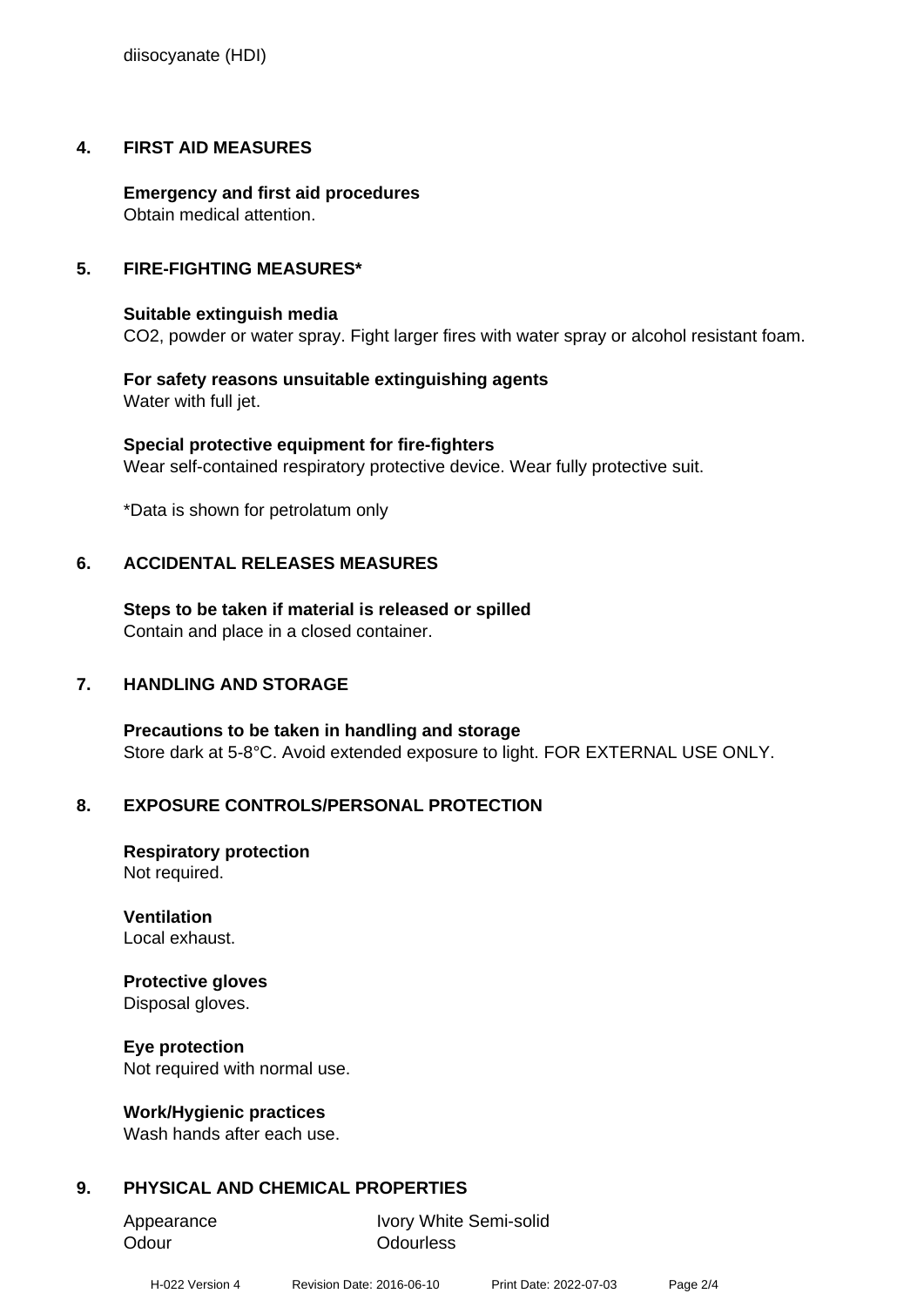Melting point\* 50-55° C Boiling point\* No data available Flash point\*  $>100^{\circ}$ C Self ignition\* Product does not self ignite. Danger of explosion\* Product does not present an explosion hazard. Density\* No data available. Solubility in/Miscibility with Water\* Insoluble

\*Data is shown for petrolatum only

# **10. STABILITY AND REACTIVITY**

#### **Incompability**

May react with strong oxidizing agents.

#### **Stability**

Stable at recommended storage conditions.

#### **Hazardous byproducts**

Combustion may generate CO, CO2 and other oxides.

# **Hazardous polymerization**

Will not occur.

# **11. TOXICOLOGICAL INFORMATION**

No data available.

# **12. ECOLOGICAL INFORMATION**

No data available.

# **13. DISPOSAL CONSIDERATIONS**

# **Waste disposal method**

Comply with federal, state/provincial and local regulation.

# **14. TRANSPORT INFORMATION**

Not dangerous goods.

# **15. REGULATORY INFORMATION**

The classification is according to the latest editions of the EU lists, and extended by company and literature data.

# **16. OTHER INFORMATION**

# **Text of H-statements and R-phrases mentioned in Section 3**